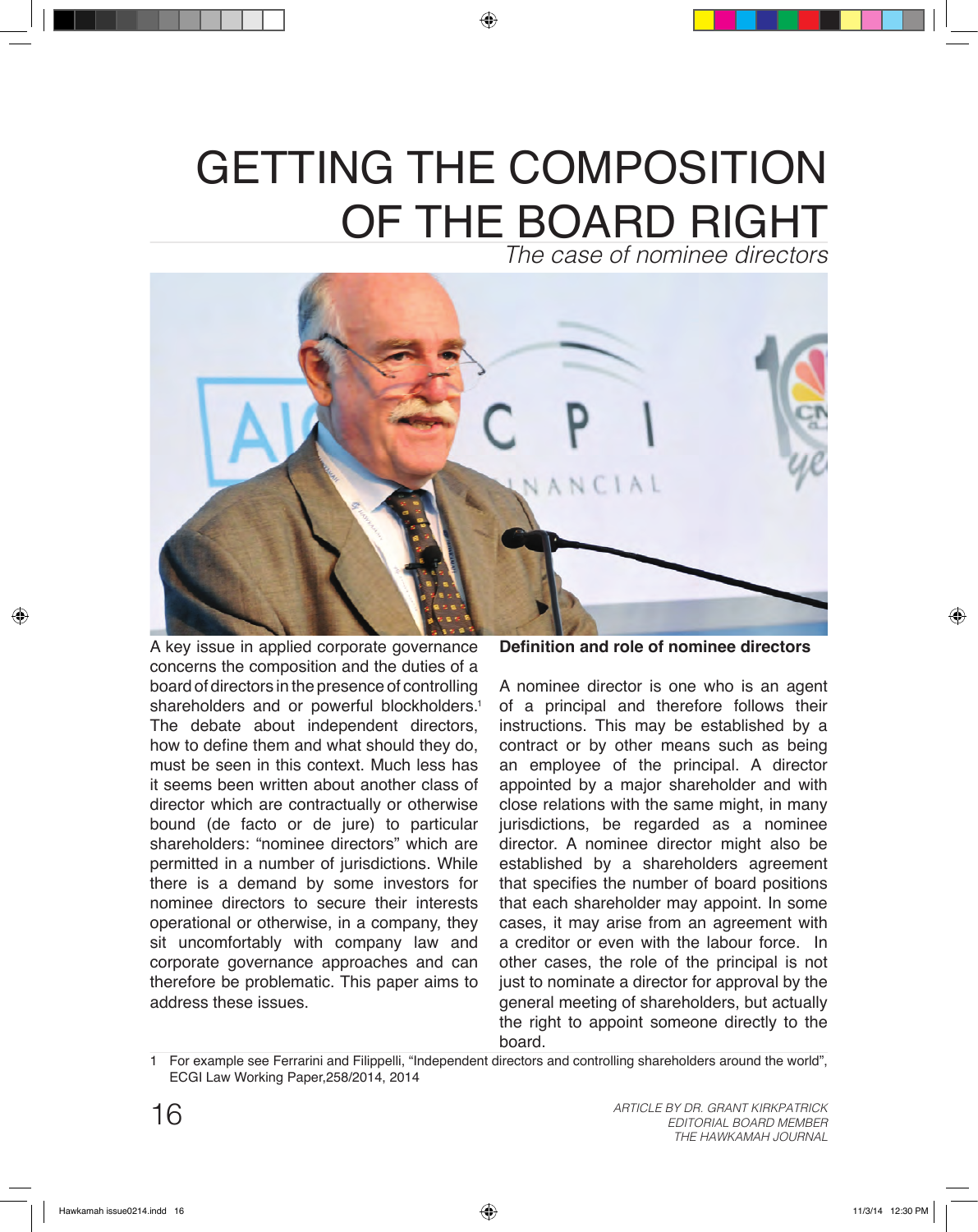Nominee directors serve the practical interests of investors in a number of different ways. Venture capitalists might have an agreement allowing them to place their employees on the board of an investment to make sure that sight is not lost of an exit strategy. A subsidiary of a company group or joint venture will often involve directors being appointed by the partners or the parent company which is also their employer. Their interests might therefore range from major commercial decisions to operational issues such as dividing markets, use of technology and transfer pricing (i.e. intra firm prices). These are all legitimate commercial demands to guarantee an investor's interests and the exercise of group control.

However, and more controversially, nominee directors are also used to ensure anonymity of the beneficial owner: the nominee director is usually not obliged to report whose interests they represent. Using nominee directors is also useful when establishing a company in a foreign jurisdiction which requires residents on the board, even from the moment of initial registration. But anonymity has a big role to play in hiding tax liabilities, facilitating money laundering and securing terrorist financing.<sup>2</sup> This article focuses on the corporate governance aspects including corporate law.

## **How do they help or hinder corporate governance?**

It is axiomatic for corporate governance arrangements that the board of a company has a key oversight and control role to play and this is mostly reflected in company law and jurisprudence.<sup>3</sup> Thus company law often specifies fiduciary duties of board members towards the company, and especially a duty

of loyalty.<sup>4</sup> Most important of all, boards are treated as a collective body with a duty to the company as a whole and not just one stakeholder such as a major shareholder or even a labour union. The duty of loyalty is here crucial for it requires directors to avoid conflicts of interest and to make independent judgements.

Nominee directors are clearly in a difficult position and have been described as being between the "devil and the deep blue sea" or "between a rock and a hard place". A nominee director following the instructions or interests of their principal may not be taking decisions in favour of the company as a whole. Being in breach of their fiduciary (or director) duties might make them liable for damages. An obvious solution might be for the director to recuse themselves from any decisions involving a conflict of interest. It might well be asked in this case, what is the purpose of having a nominee director and how long they might be so employed if they avoided the needs of their principal?

*Nominee directors are*  clearly in a difficult *position and have been described as being between the "devil and the deep blue sea" or "between a rock and a hard place".* 

The issue is often not nominee directors per se but the ability to conceal beneficial ownership through shell 2 companies. The abuse of corporate vehicles is a major concern of the OECD and the G20. See The Abuse of Corporate Vehicles, OECD, 2001

<sup>3</sup> Historically this was often not the case, as in the US up till around 1980 and in Germany with the supervisory board having limited powers up till the last 20 years.

The new UK company law goes further specifying the duty to promote the success of a company. 4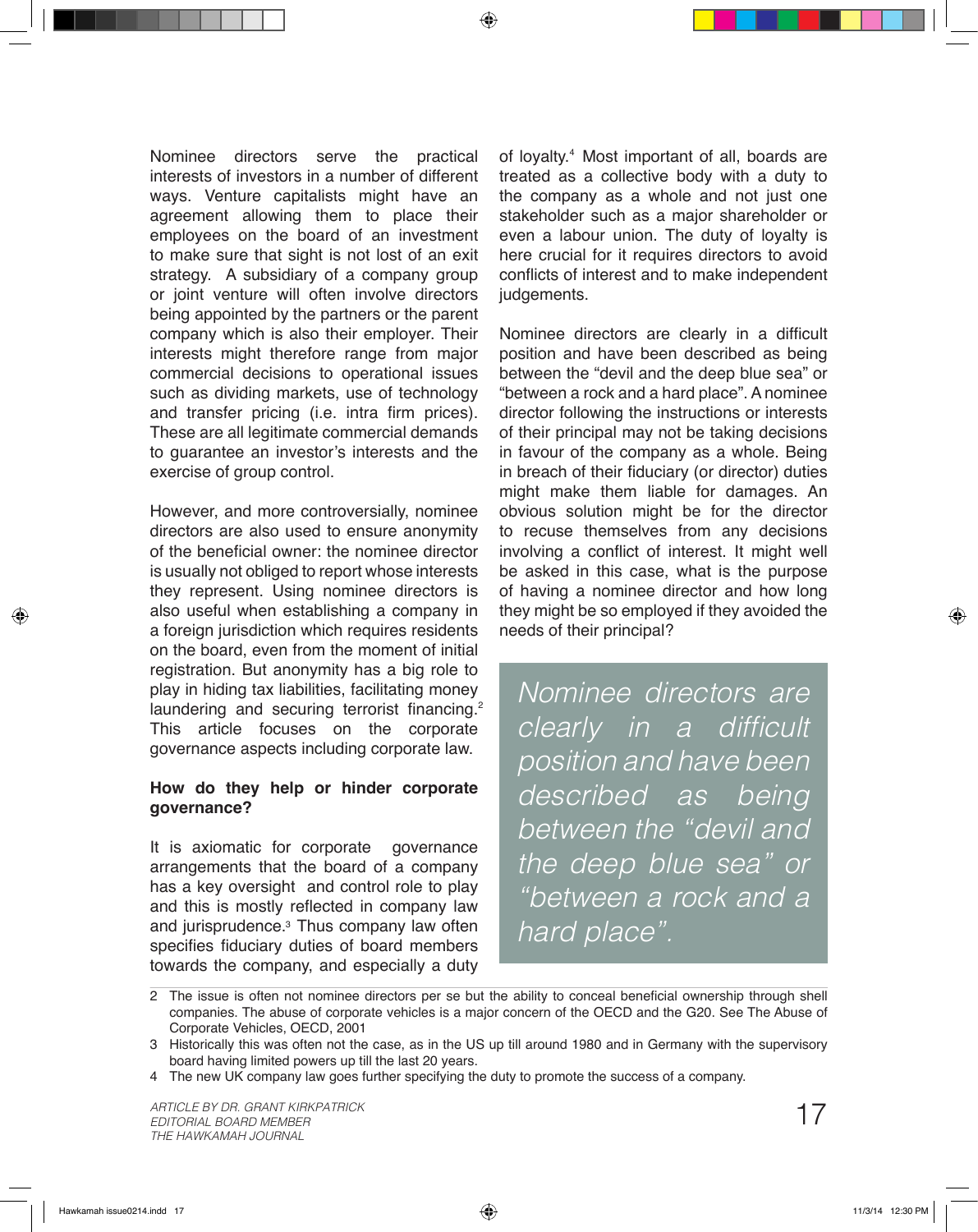## **Proposed solutions**

Most accept the legitimate need for nominee directors, but there are arguments by some that the contradiction with the law and jurisprudence needs to be settled more formally. One author <sup>5</sup> analyses the issues in common law jurisdictions by proposing a working taxonomy for categorisation of disparate judicial approaches on nominee directors in the common law world: an absolutist approach, a corporate primacy approach and an attenuated duty approach. However, once one starts by attenuating the law, it is a slippery slope.

She concludes that " while courts have acknowledged the reality of nominee directors giving some consideration to the interests of their appointers, in the absence of specific legislative intervention the preponderance of judicial opinion lies in favour of this only being possible where any action taken does not impinge on the interests of the company" (page 145).

A pragmatic solution might be to balance nominee directors with further "independent" directors. But this solution does entail loosening the duty of the board as a whole and will split the boards. Moreover, it still begs the question how the principal will achieve their objectives.

Some jurisdictions have dealt with the issue by establishing a fiduciary duty of major shareholders (i.e. those normally using nominee directors) towards other shareholders

(i.e. Germany, Israel) in subsidiary companies. Thus instructions to nominee directors to take measures not in the interest of the company, would involve potential compensation to injured shareholders and perhaps to other stakeholders.

Some jurisdictions take a slightly different approach by providing courts and investors with the concept of "shadow directors" which would be liable for decisions not in the interest of the company. They thus lift the veil of the nominee director to hold the principle liable. Fine legal interpretations are necessary to enforce and interpret such a concept. 6

One approach more in the civil law tradition addresses the issue of corporate control in company groups and is particularly important in dealing with the control of related party transactions, an important area for conflicts of interest.<sup>7</sup> It involves a controlled company documenting the losses suffered as a result of its relations with another controlling company. The board of the investee company accepts responsibility for net loses arising from the relationship (Italy, Germany, Portugal, and Turkey). In France and Belgium, a company can take decisions in the interests of another company if there is a close economic relationship between them (the so called Rozenblum doctrine)<sup>8</sup>. This would appear to give cover to nominee directors working for the interests of another company, albeit shifting liability toward the board of that company.<sup>9</sup>

<sup>5</sup> D. Ahern, 2011, " Nominee directors duty to promote the success of the company: Commercial pragmatism and legal orthodoxy", *Law Quarterly Review*, 127

For a discussion see Nominee Directors in Australia: Guidelines, and Duties of Employees who are appointed or 6 Nominated as a Director of a Company in Australia, Baker McKenzie

<sup>7</sup> See Kirkpatrick et al, Related party transactions and minority shareholder rights, OECD, 2012

<sup>8</sup> However, there must be close economic relations between the companies and the courts have established demanding criteria to prove the case. See op cit for discussion of Belgium and France.

Germany goes further than most others in defining two types of company group. The implicit group can result 9 from contracts of one company with the management board of another, which results in operational control. Under German law, management boards have quite a deal of independence from the supervisory board that is excluded from day to day operational decisions.